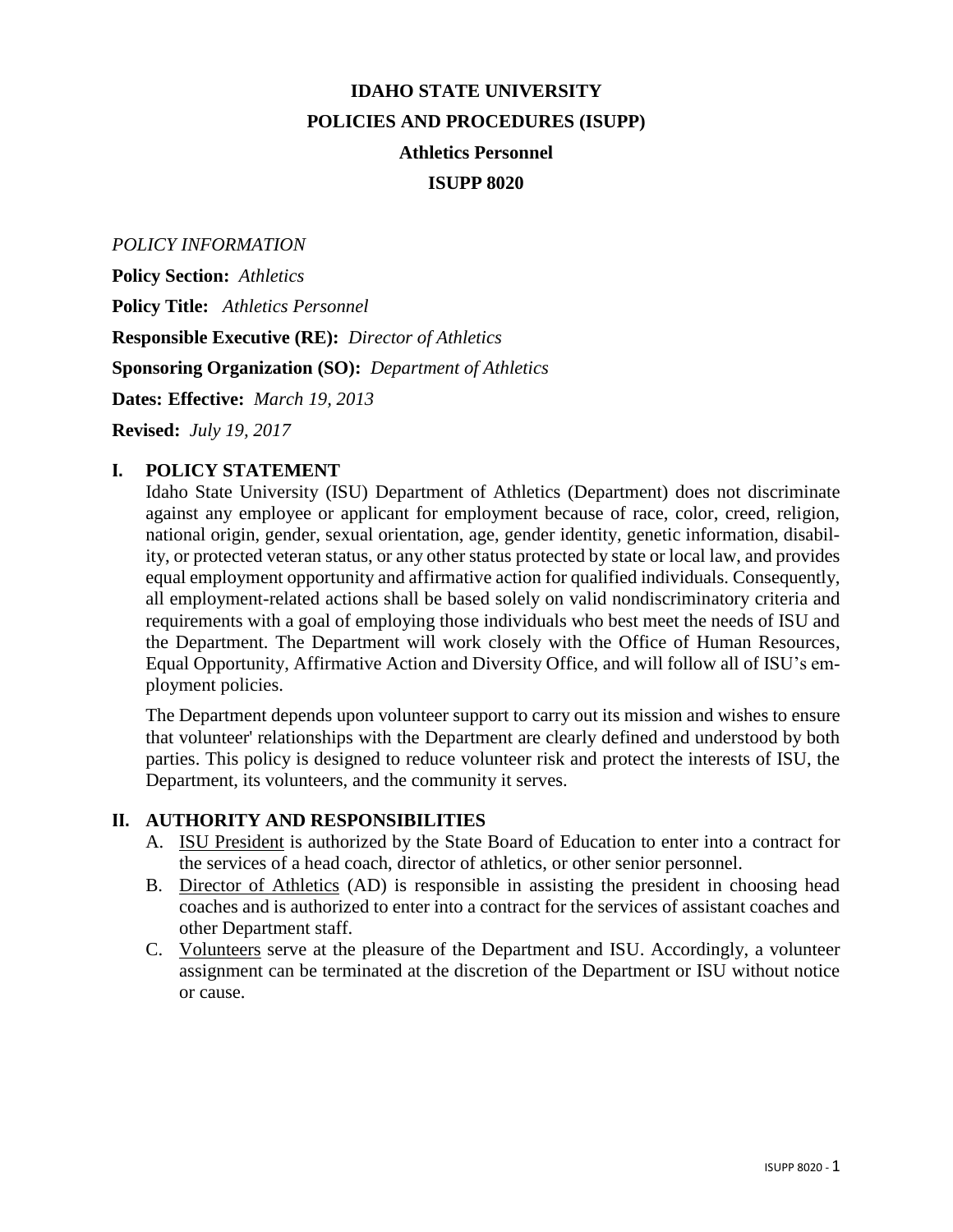## **III. DEFINITIONS**

- A. Gender Equity The Department is committed to the tenets of gender equity and in working towards compliance with the National Collegiate Athletics Association's (NCAA) legislation of Title IX. The Department will work continuously towards fostering equality among all genders. Members of the Department staff will follow the guiding principles of the NCAA-mandated *Gender Equity Plan* in all aspects including budget management, recruiting, access to facilities and equipment, promotion, etc.
- B. Diversity The Department will reach out regionally and nationally in its search for a diversified applicant base.
- C. Non-Contractual Bonus A non-contractual bonus is a direct cash payment over and above the Department staff member's institutional salary in recognition of a specific and extraordinary achievement.
- D. Volunteer Department volunteers are uncompensated individuals who perform work or provide services directly related to the business of the Department, to support the activities of the Department, or to gain experience in specific endeavors. Volunteers who meet the requirements of this policy are not considered employees for any purpose other than workers' compensation and general liability protection. Therefore, they are not eligible for retirement and health benefits, other than workers' compensation, on a medical only basis, because of their volunteer status.

## **IV. PROCEDURES**

- A. All Department staff members will adhere to all policies and procedures of the NCAA, Big Sky Conference, ISU, and the Department.
- B. Hiring Procedures
	- 1. Nonclassified Employees
		- a. ISU policies and procedures will be followed for hiring nonclassified employees.
		- b. Coaches and senior personnel are hired by the president with assistance from the AD and a search committee, when assigned. Assistant coaches are hired with assistance from the head coach.
	- 2. Classified Employees are hired following the policy and procedures of Idaho statuary law, see *Idaho Code – Title 67, Chapter 53*, as well as ISU policy and procedures.
	- 3. Student and Temporary Employees
		- a. ISU policies and procedures are followed for hiring students and temporary employees.
		- b. Student-athletes must also follow the NCAA regulations concerning employment (see NCAA Bylaw 12.4).
- C. Specific and Extraordinary Achievement Bonus
	- 1. Bonuses from outside sources that are equal to or less than \$100 are permitted for Department staff by NCAA Bylaw 11.3.
	- 2. Such bonuses can be either cash or gifts-in-kind.
	- 3. Such bonuses cannot be directly given to the staff member but processed through the Bengal Athletic Boosters.
	- 4. Any exceptions must be approved by the AD and the Compliance Office.
- D. Resignation
	- 1. Submit a letter of resignation if voluntarily leaving the position.
	- 2. Return any ISU owned equipment, records, or any other property to the Department.
	- 3. All required ISU and Department documentation is completed and turned into the proper areas.
	- 4. Leave a forwarding address with the Athletic Administration Office.